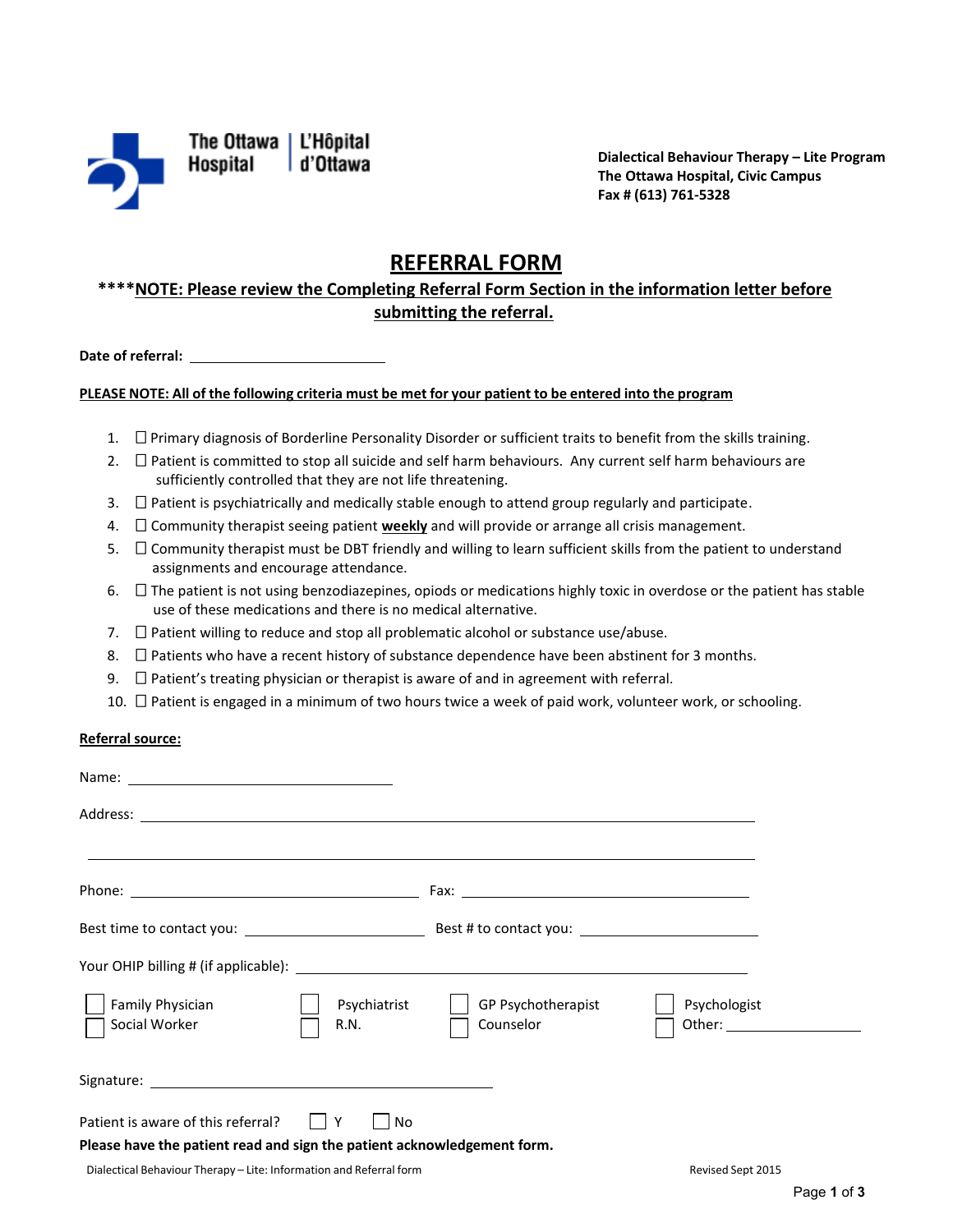**Patient Identifying Information:** 

| Patient Email Address (Optional):                                                                      |  |          |  |                                    |
|--------------------------------------------------------------------------------------------------------|--|----------|--|------------------------------------|
|                                                                                                        |  |          |  |                                    |
| Where can we leave a message for this patient? Home $\Box$ Work $\Box$ Cell $\Box$                     |  |          |  |                                    |
| Sex: $\Box$ F $\Box$ M                                                                                 |  |          |  |                                    |
|                                                                                                        |  |          |  |                                    |
| Note: Patients require a valid OHIP # to be seen. We are not able to see Quebec patients at this time. |  |          |  |                                    |
| Reason for referral: (What are the specific areas in which your patient currently has difficulty?)     |  |          |  |                                    |
|                                                                                                        |  |          |  |                                    |
| ,我们也不能会有一个人的事情。""我们的人,我们也不能会有一个人的人,我们也不能会有一个人的人,我们也不能会有一个人的人,我们也不能会有一个人的人,我们也不能会                       |  |          |  |                                    |
|                                                                                                        |  |          |  |                                    |
|                                                                                                        |  |          |  |                                    |
| <b>Brief History of Previous Treatment (if no assessment or report available)</b>                      |  |          |  |                                    |
|                                                                                                        |  |          |  |                                    |
|                                                                                                        |  |          |  |                                    |
|                                                                                                        |  |          |  |                                    |
|                                                                                                        |  |          |  |                                    |
|                                                                                                        |  |          |  |                                    |
|                                                                                                        |  |          |  |                                    |
|                                                                                                        |  |          |  |                                    |
|                                                                                                        |  |          |  |                                    |
| <b>Current Treatment:</b>                                                                              |  |          |  |                                    |
| Is your patient receiving individual therapy weekly?                                                   |  |          |  |                                    |
| Are you providing the weekly therapy?                                                                  |  |          |  |                                    |
|                                                                                                        |  |          |  |                                    |
|                                                                                                        |  |          |  |                                    |
| Do you have an assessment report on this patient?                                                      |  | I N<br>Y |  | If yes, please attach to referral. |
| Dialectical Behaviour Therapy - Lite: Information and Referral form                                    |  |          |  | Revised Sept 2015                  |